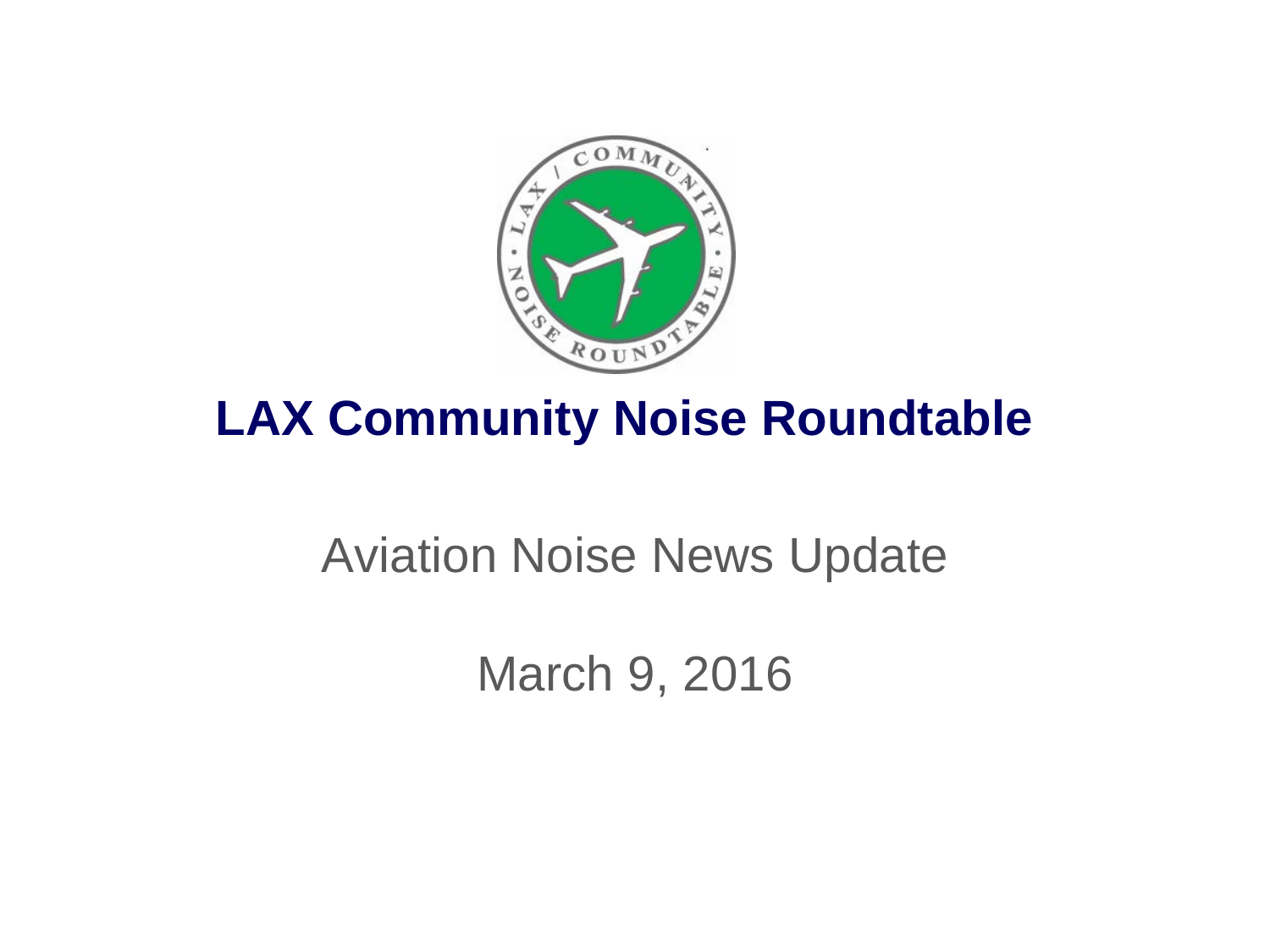

**On February 18, 2016, the Federal Aviation Administration (FAA) issued a letter to LAWA accepting the updated Noise Exposure Maps (NEMs) for Los Angeles International Airport (LAX)**

- **The letter indicated that the 2015 and 2020 LAX noise contours and supporting documentation meet the requirements for the current and future NEMs as set forth in Title 14, Code of Federal Regulations (CFR), Part 150,** *Airport Noise Compatibility Planning***, Section 150.21**
- **FAA-accepted NEMs serve as the basis for an airport proprietor to pursue federal funding for eligible noise mitigation measures such as sound insulation programs**
- **LAWA published three notices of the FAA's acceptance of the 2015 and 2020 NEMs in the Los Angeles Times on March 4, 5, and 6, 2016**
- **The Final Title 14, CFR Part 150 NEM Report is available on LAWA's website at http://www.lawa.org/LAXPart150.aspx?id=9625**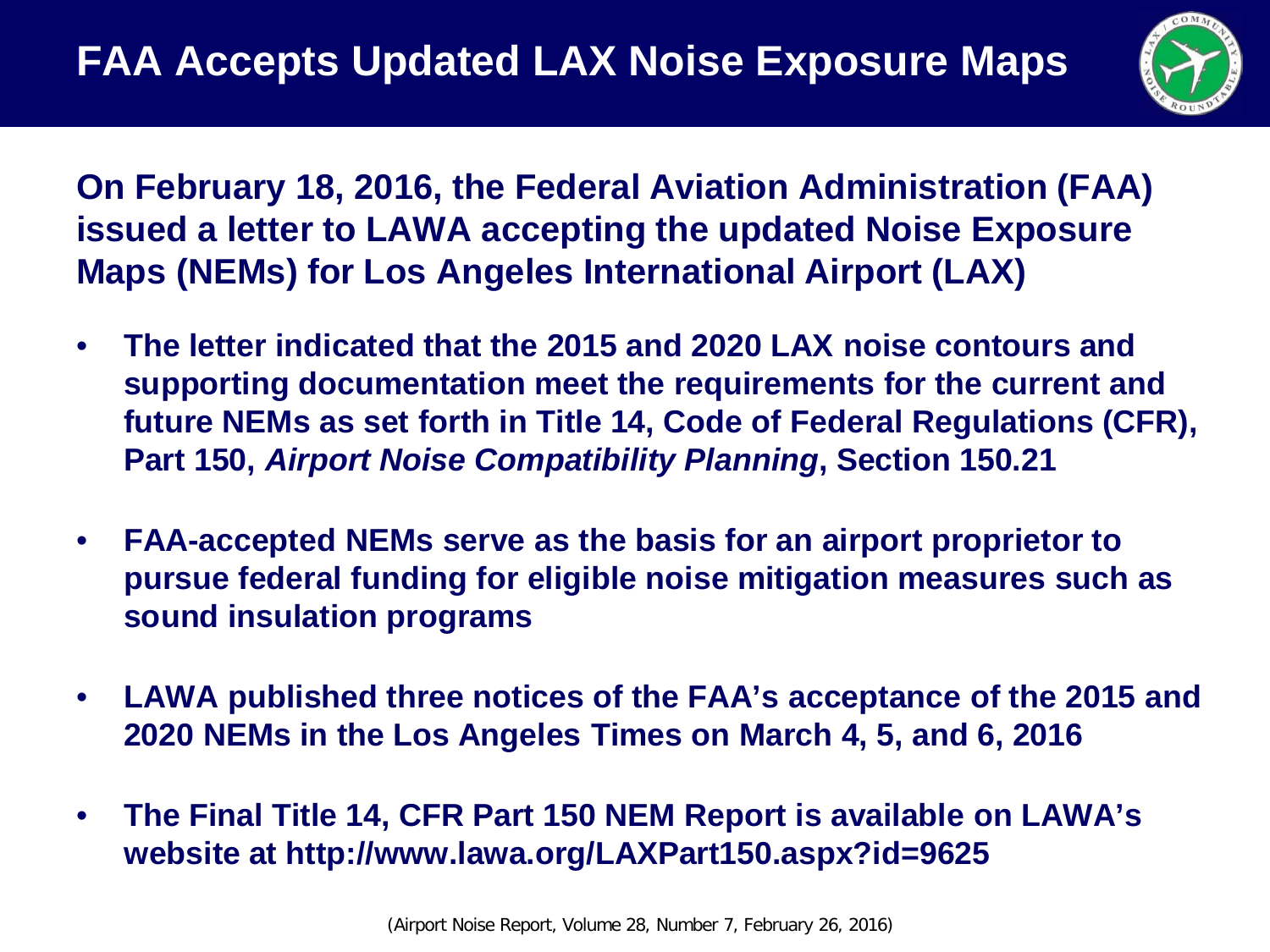

- **H.R. 4441, the Aviation Innovation, Reform and Reauthorization (AIRR) Act is a six-year FAA funding bill that includes funding for noise-related programs**
- **AIRR was placed on hold as federal lawmakers work out the details of the contentious FAA air traffic control privatization portion of the Act**
- **A short-term reauthorization is needed to keep the FAA and the programs it administers running, while Congress seeks agreement on the details of AIRR**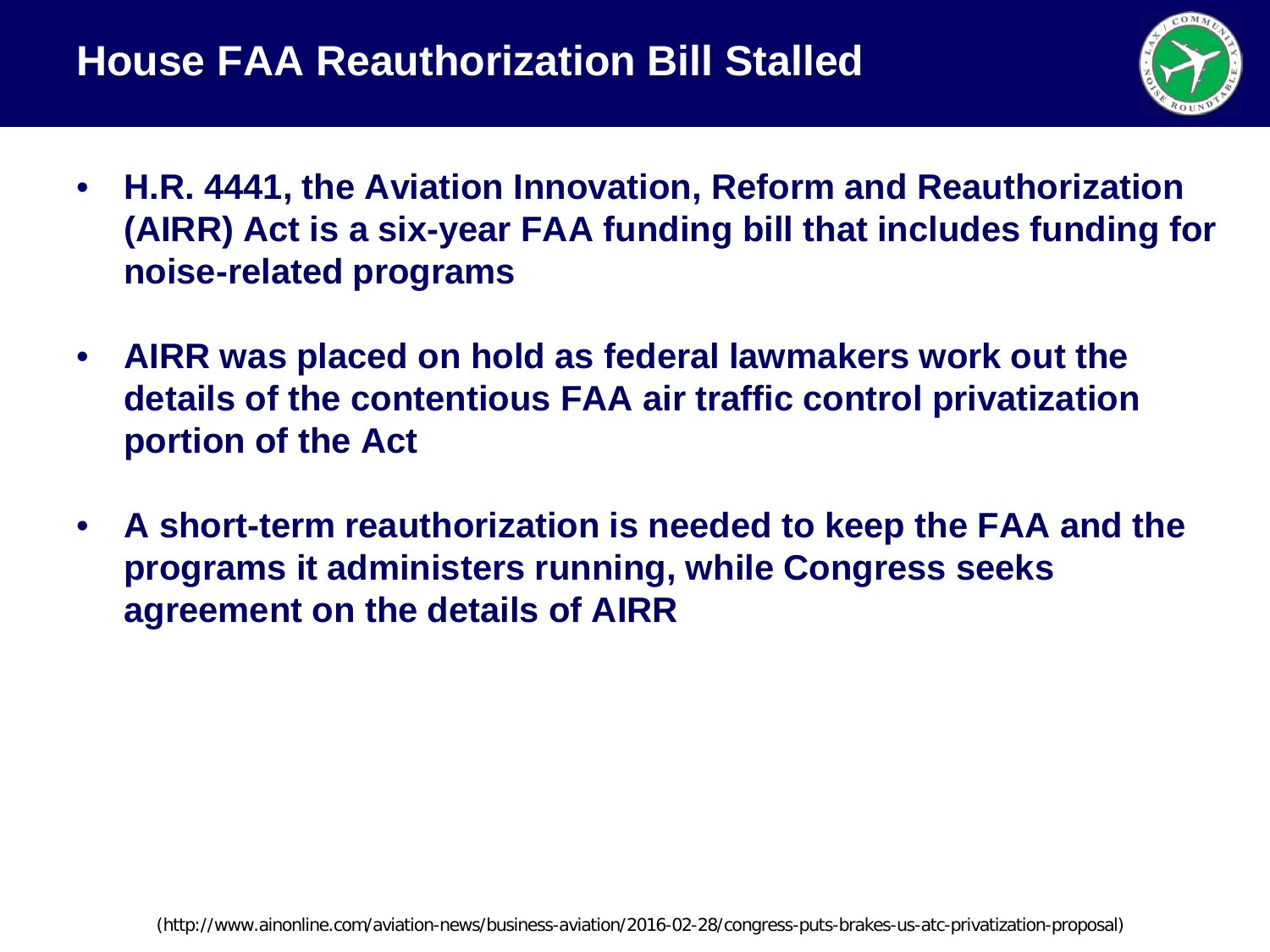

- **After 25 years of restoration work, the first Boeing 727 will make its final flight on Wednesday, March 9, 2016**
- **The aircraft will fly from Paine Field in Everett, Washington to Boeing Field in Seattle where it will be displayed at the Museum of Flight**
- **The 727 is Boeing's second best selling airplane with 1,831 sold between 1963 and 1984**
- **Despite its "Whisperjet" moniker, the 727 was a very loud three-engine aircraft that dominated the noise exposure at many airports in the United States**



Photo Credit: Dmitry Avdeev

(http://www.aviationpros.com/news/12177335/final-flight-of-first-727-planned-for-wednesday)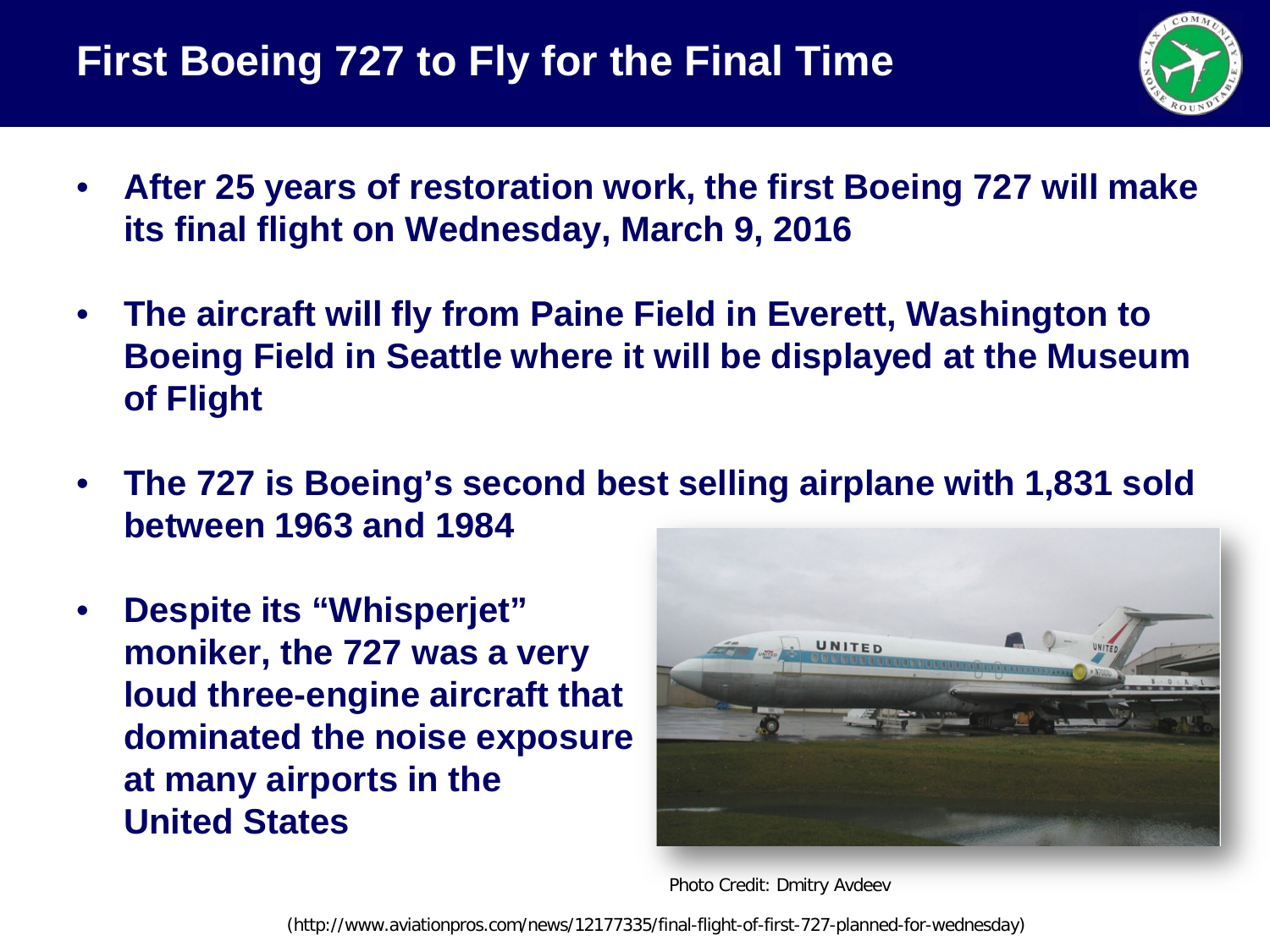

- **NASA selected a team led by Lockheed Martin Aeronautics Company to develop a preliminary design for the Quiet Supersonic Technology (QueSST) passenger aircraft**
- **The purpose of NASA's X-plane project is to develop a demonstration supersonic passenger aircraft that could begin test flights as early as 2020**
- **NASA said that the aircraft, "will create a supersonic 'heartbeat,' which will sound more like a soft thump rather than the loud boom associated with supersonic flight."**
- **The aircraft would be required to meet U.S. and International aircraft noise certification standards in place at the time of manufacture**



Photo Credit: NASA

(http://www.bizjournals.com/cincinnati/news/2016/03/02/ge-aviation-working-on-nasas-new-super-plane.html)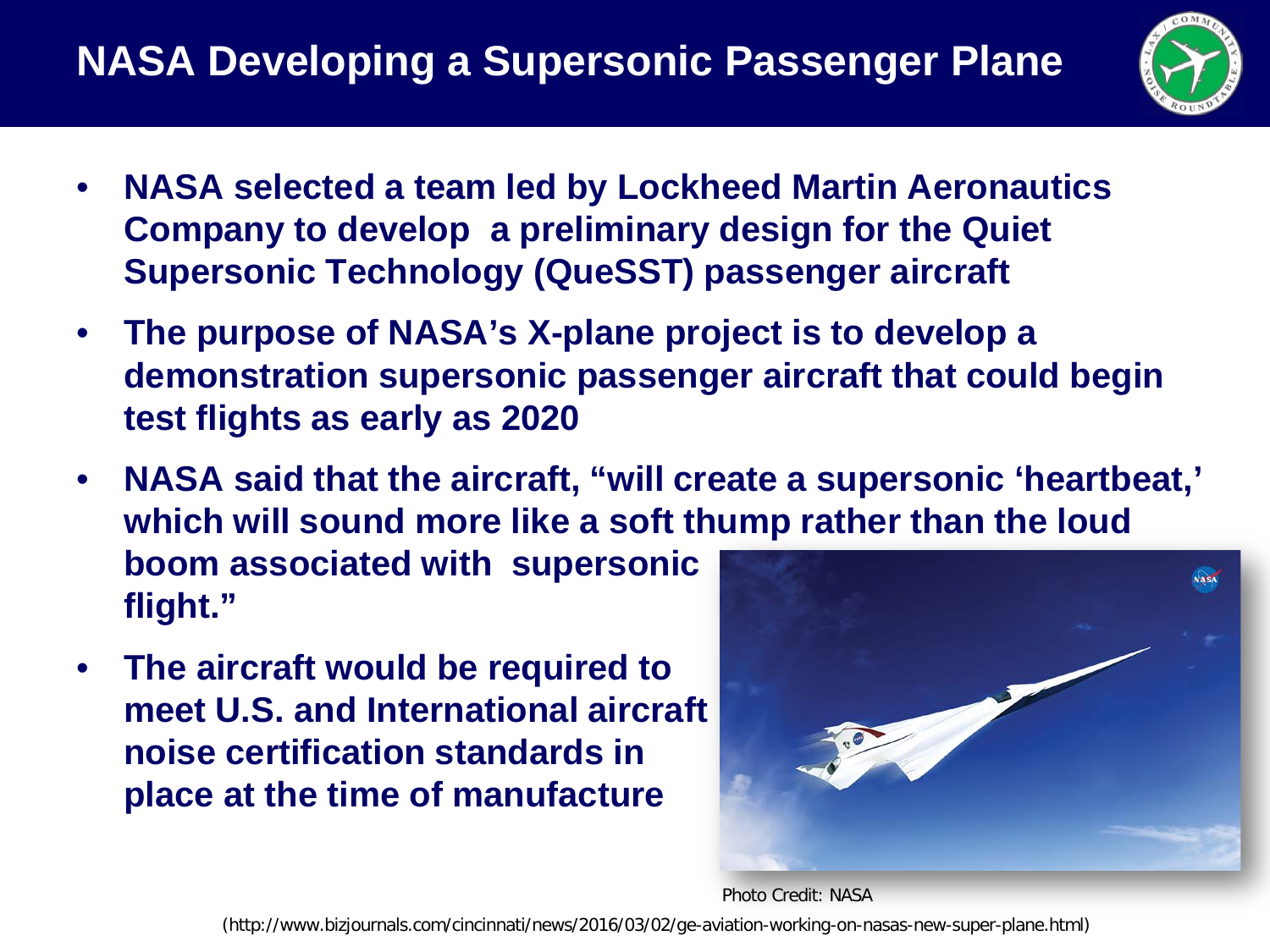

- **At the end of March 2016, United Airlines will replace its daily Boeing 747 flights from LAX to Sydney, Australia with Boeing 787-9 Dreamliner aircraft**
- **United's transition to the 787-9 aircraft on its Australia routes began in October 2014 on its Los Angeles to Melbourne route**
- **United initiated service to Australia from Los Angeles in 1985 with a Boeing 747**
- **The twin-engine 787-9 is a more fuel efficient and quieter aircraft than the four-engine 747**



Photo Credit: David McNew, Getty Images

(http://www.ausbt.com.au/united-airlines-upgrades-sydney-flights-to-boeing-787)